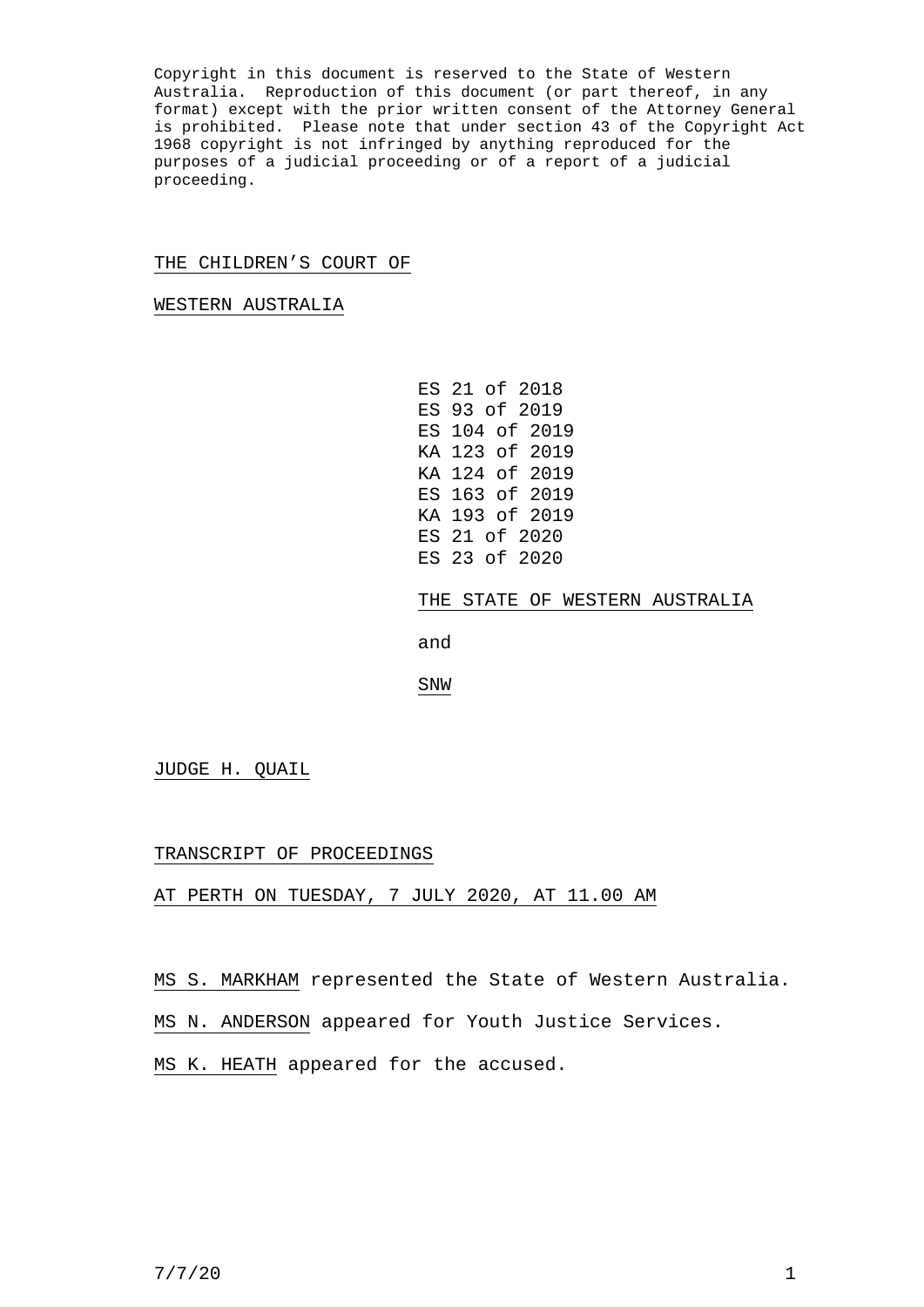**HIS HONOUR:** All right. SNW, I'm going to deal with this application which you've brought before me now. I know you've appeared before magistrates lots of times before and I know they've spoken you and tried to explain to you exactly what they're doing. I'm going to do that, but I've got to take a little bit longer today than normal because this is not just a normal sentencing exercise, it's actually a review of what has happened previously as well.

So it's going to take me a little bit of time to go through everything. But I am going to speak to you as I go along the way, and I will speak to you at the end as well, all right? There are some bits you might not exactly follow because I've got to talk about the law a little bit as well. But you don't need to worry too much about that, I will make it simple for you at the end, okay?

So this is a section 40 review application which is brought on 15 June, so within time, to review SNW's sentence that was imposed in the Kalgoorlie Children's Court in relation to the following charges.

SNW pleaded guilty and was sentenced by the magistrate on 26 May to: Esperance 104 of '19, home burglary, for which he received a sentence of detention of six months; Esperance 93 of '19, a trespass charge for which he received a concurrent sentence of six months detention; Kalgoorlie charge 123 of '19, steal motor vehicle, six months detention; reckless driving, Kalgoorlie 124 of '19, immediate detention of six months concurrent; Kalgoorlie 193 of '19, home burglary, immediate detention of six months concurrent; Esperance 163, aggravated home burglary with intent, immediate detention of 12 months; Esperance 21 of '20, aggravated home burglary, immediate detention of 12 months; Esperance 23 of '20, home burglary, immediate detention of 12 months.

There were some other charges which were dealt with by<br>on 11, though they are not before me for review. The section 11, though they are not before me for review. total sentence that was imposed on SNW was 12 months immediate detention backdated to when he went into custody, 27 April 2020. And he has now been in custody since that date, serving the sentence that was imposed by her Honour.

An application before the President pursuant to section 40 of the Young Offenders Act is a hearing de novo, in English really a hearing afresh which means that I need to now look at all the materials before me and consider the sentencing discretion afresh.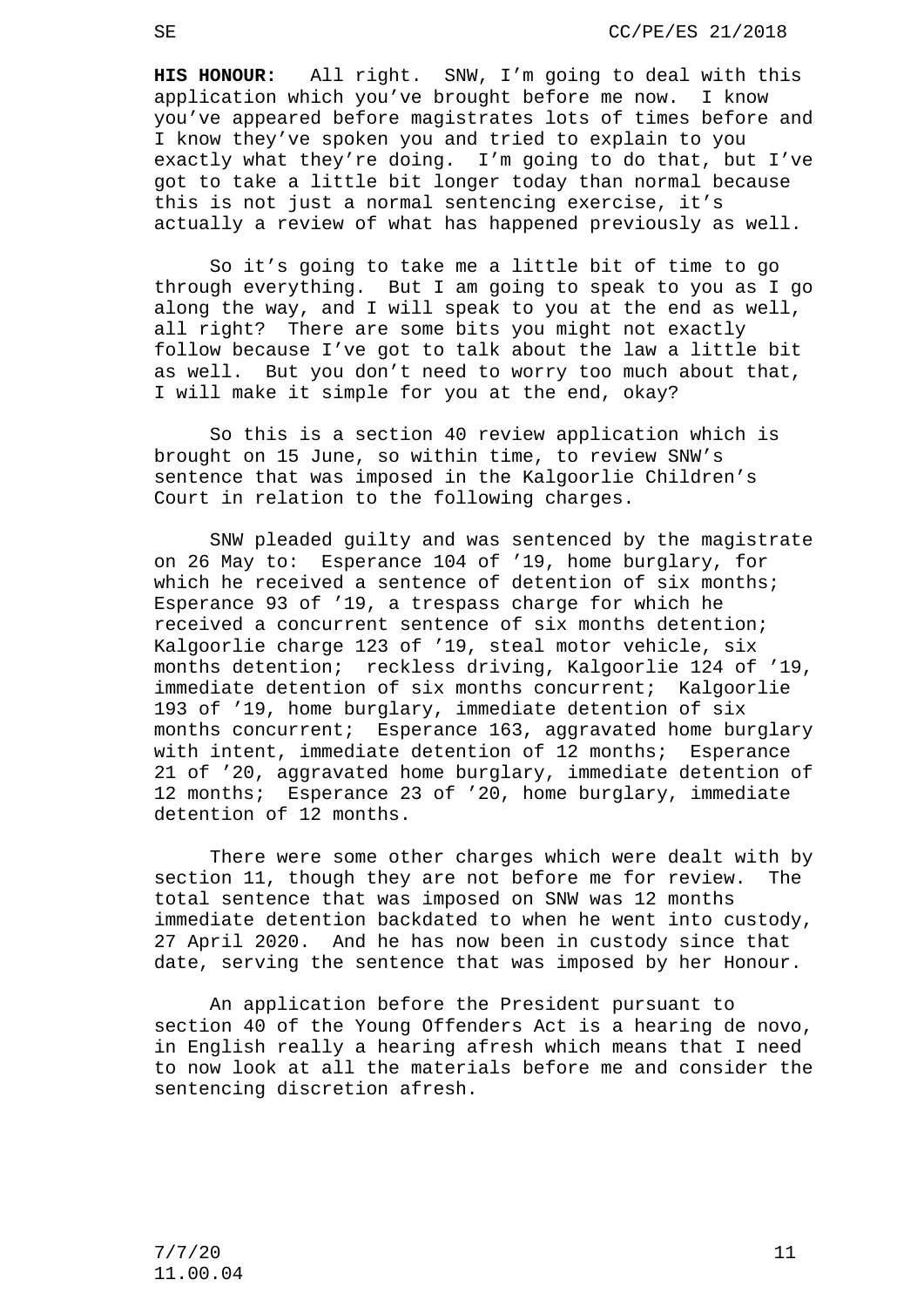It's not necessary to find any error on the part of the magistrate, although if there is an error that is, nonetheless, a relevant consideration and might explain why the magistrate did what she did. I have the materials that were before the magistrate but also additional materials that were prepared for the purposes of my exercising that sentencing discretion afresh. And, although I referred to those materials previously, because the section 40 transcripts are published I will go through it again and, of course, when they are published they will be redacted to preserve anonymity.

And insofar as it's necessary I will also edit these<br>remarks. So I've got the transcript of proceedings before So I've got the transcript of proceedings before the magistrate from 26 May, a record of convictions updated at 24 June; the update Youth Justice report of 1 July 2020; an updated detention management report of 2 July 2020; the earlier detention management report of 22 May 2020; and a court report of 21 May 2020.

I've also had the letter that SNW wrote to the magistrate, and I've also had the advantage of the written submissions from both the prosecution and defence; and also the oral submissions today. And although they haven't been read out before me this morning there's no need for that because, as I say, I've reviewed the transcript. But it is necessary to summarise the facts in relation to SNW's offending which brought him before the magistrate.

No issue was taken with the facts which were admitted by his counsel on his behalf. And the offences were not minor. Esperance 21, at around 2.30 on 1 December 2019 SNW and a couple of others went to the victim's home in Crossland Street in Esperance, smashed a window, rummaged through the house and stole \$50 worth of coins. SNW was arrested. He didn't make any admissions but police found video of the offence on his phone which is troubling that SNW would do that.

Esperance 163, on 5 December 2019 SNW and – with others – was at Orr Street in Esperance, entered through an open door and the – the victim was inside the house, the person who lived there. On seeing that the offenders, including SNW, all ran away. He was arrested and he made no admissions and, again, a video of the offences were found on his phone. SNW, I'm worried about those offences you did in Esperance, all right?

I know you were bored and hanging around with your friends but taking video on the phone of what you were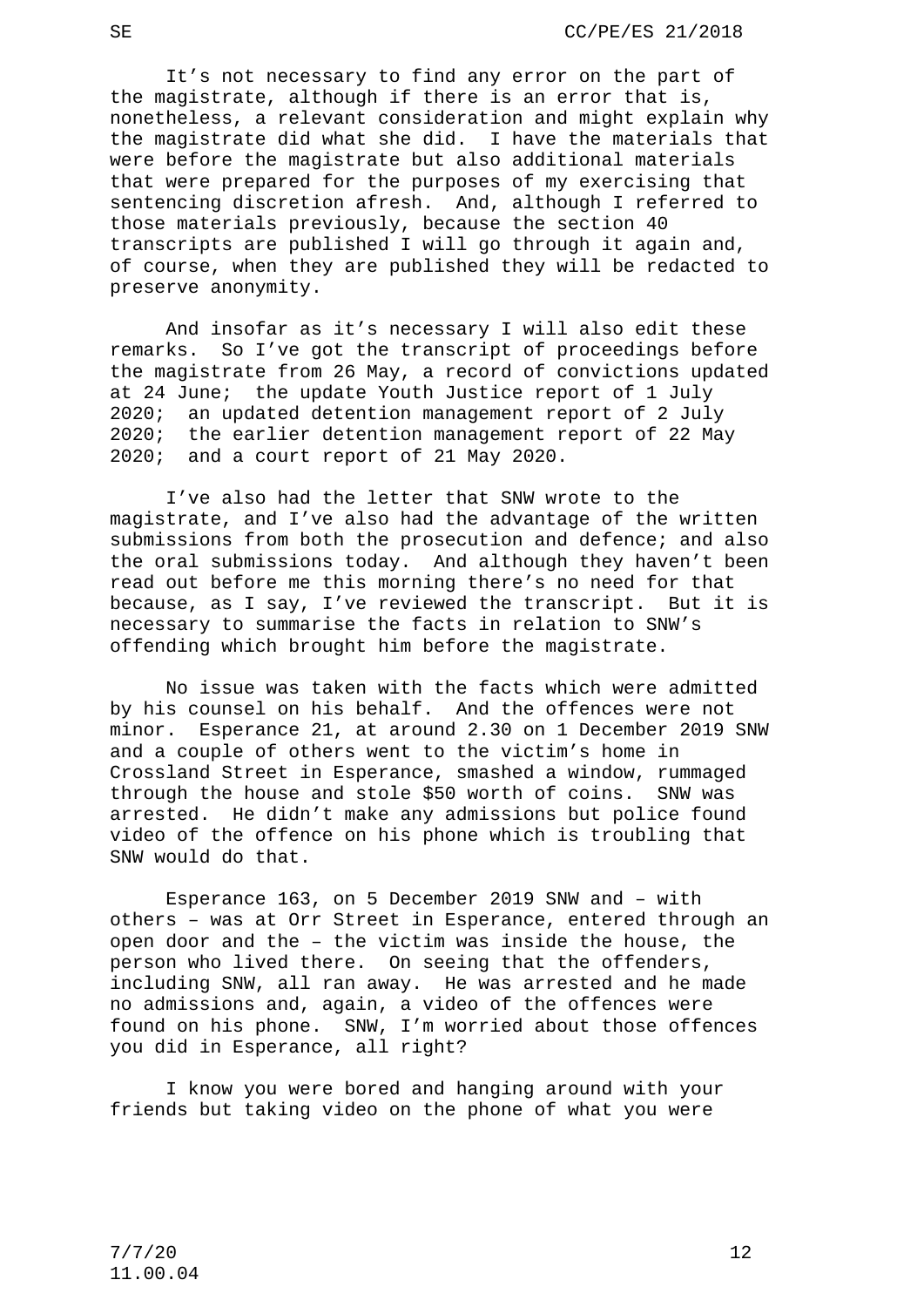doing, well, it suggests that it was some sort of trophy on your part, to show that you were doing these burglaries, and you could only have been doing that to show off to your friends. No, it wasn't that?

**SNW, MR:** No.

**HIS HONOUR:** Or was – it was to show off to your friends? It's the wrong thing to do, all right? I know you've got difficulties at your home where you're living with your mum and sometimes you've got to go away from home, but it's still your home, all right? You think, how would you feel if people came into your home in that way? You were just sitting inside and someone – strangers – came inside, going to do a burglary. That would be pretty scary, wouldn't it? Yes. It would be.

And that's the thing about burglaries, and that's why the penalties are so high, and that's why the third strike provisions exist. It's why, if you do burglaries in the future, you're just going to go to jail for 12 months, rubber stamp, okay? It's because when people are the victims of burglaries, it's just – no, it's not just about their stuff and the coins which go that you take, it's about the invasion of their home and that bothers them for a long time afterwards in exactly the same way as you would be bothered if people came breaking into your home.

Because it destroys your sense of security. And after that, it changes the way you live. These people won't leave their doors open anymore. All right? They will be worried that people are going to come in and break in all the time. So that's why burglaries are so serious. And these people don't know that you're just there to steal, they think you're going to come inside and do something to them. So it makes them scared. They don't sleep at night there. All right?

And that's why the one thing that you've got to know when you go away from here today – and I know Ms Heath has reinforced this with you – you do more burglaries you're just going to go to jail every single time. No Judge, no magistrate, going to be able to do anything else other than send you to jail, all right? Esperance 23 is the most serious of the burglaries. On 26 April 2020 you rang the doorbell of a house in Nulsen – and you were caught, actually, on the CCTV which is how the police identified you.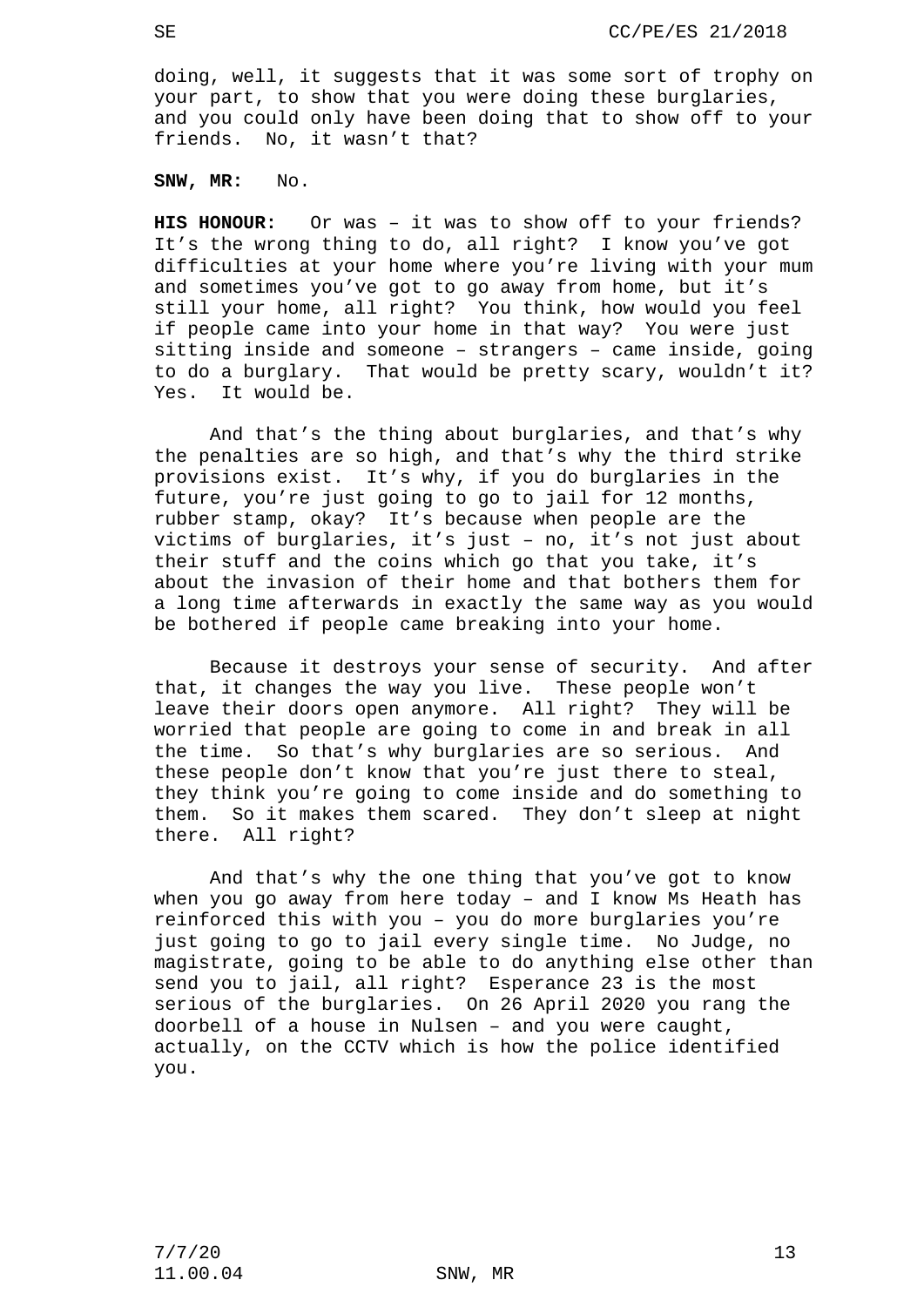You forced open the rear door, you rummaged inside, you stole gold coins, about \$400 worth, and then opened a safe and found \$1000 worth of cash in there which you took. All of the money was never recovered. You also found in the safe the keys to the gun safe, opened the gun safe and removed four firearms. Now, I accept that that wasn't preplanned by you but, nonetheless, you took those firearms and you hid three of them nearby at a house, put it underneath the house, and you took one away which was loaded and hid it in the bush.

Now, because of the CCTV at the house you were arrested very quickly and you told the police where the guns were and it's to your credit you cooperated in that way. The money was never recovered but the guns were and I can tell you now, if those guns had not been recovered and those guns were missing and out in the community, you would be going to jail for sure because that's how serious that offence is, all right? When I say "jail" I mean detention.

Now, when you committed those burglaries you were on a conditional release order at the time and, in fact, you breached it within six weeks. So on the one hand you had been given an opportunity of a conditional release order and you breached it straight away by committing serious offences. But, on the other hand, it was a conditional release order which hadn't had much time to actually work in relation to rehabilitation.

The offences which you were on a conditional release order for were Kalgoorlie 193, 22 April 2019, it was again a burglary in Balfour Street in Kalgoorlie. Around 3 am in the morning you entered the house, you rummaged around, you stole alcohol valued at about \$120. Your fingerprint was located, there was also some CCTV footage. You were arrested the next day. There's no record of interview done with you.

On 22 August 2019, which is charge 104, you were in Ocean Street in Sinclair, entered a house through the rear door, rummaged around, created quite a lot of mess inside. Took \$20 worth of coins and you were arrested the same day.

Now, the trespass was on 5 July 2019 where you got into the Esperance Port Authority area and you were walking towards an administration building. You were seen on the CCTV and you were approached by security and when you saw them you – you ran away and so you weren't apprehended then. But, again, you were identified from the CCTV.

Charges 123 and 124 of steal motor vehicle reckless charges which go to the – back to 23 January 2019 when you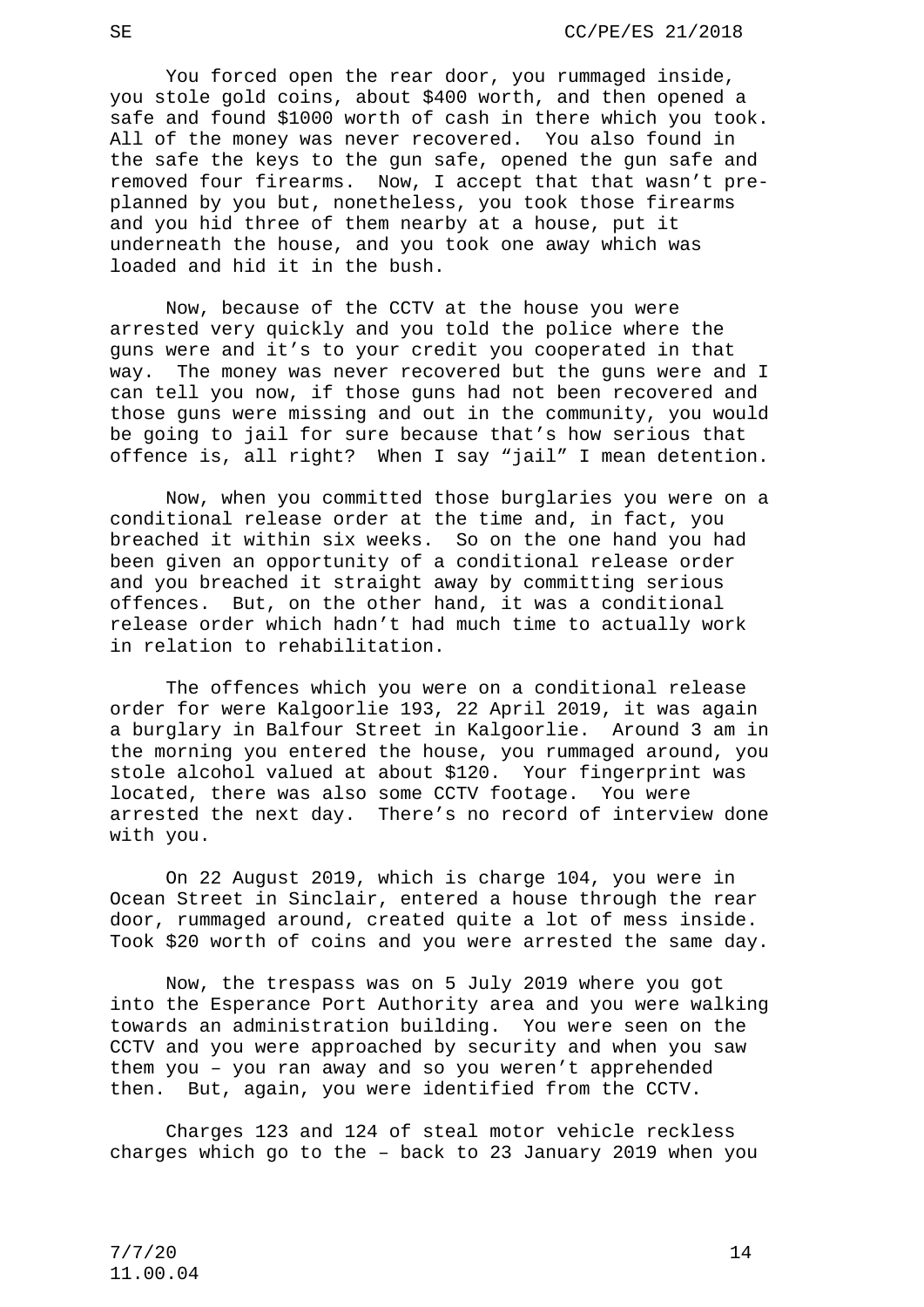stole a car in Foy Street that – which was unlocked and the keys had been left inside. You took it and you drove in a show off fashion, drifting, I don't know who you were showing off to. You didn't get very far but you crashed it into a fence and did extensive damage to the car and fence and that – the gate. You were arrested on that matter in March and you admitted that to police. So those are the facts of the matters that I have to deal with.

Now, I should say something about your record of offending when you came before the magistrate before I turn to what she did.

These are all the most serious – the ones that are before me are all the most serious offences that you have committed. The record goes back – the matter in 2015 which doesn't count – but in May 2018 in the Esperance Children's Court, there were various frauds. There was a human habitation burglary then, and all those charges were ultimately dealt with – there's a group of them – by way of section 67. Then in January 2019 there's again some relatively minor charges, attempted stealings, driving charges, that's dealt with by section 67, it seems you spent a little bit of time in custody then as well.

In March 2019, stealing and attempted stealing. Again, there's a little bit of time in custody. And then we get to June 2019 which is the first appearance of some of those charges I'm now dealing with again, when you were put on a youth community based order for those matters, and other charges were dismissed, section 67 time in custody, and that's the 42 days in custody which Ms Anderson told me about.

So you've relatively quickly gone from small offences to spending time in custody and then, June 2019, you've got that youth community based order which is quickly breached and then, October of 2019, onto a juvenile conditional release order without an intensive youth supervision order. And the reason that you got the juvenile conditional release order in October 2019 is because you (a) were on the steal motor vehicle reckless YCBO, but you then committed those serious offences which I referred to, in terms of home burglary.

So you were on the juvenile conditional release order and then, not long after it, committed those offences which the magistrate dealt with on 26 May 2020, as well as cancelling the conditional release order, which she cancelled as at the date of the first breaching offence being 1 December of 2019. Now, although – as I say – this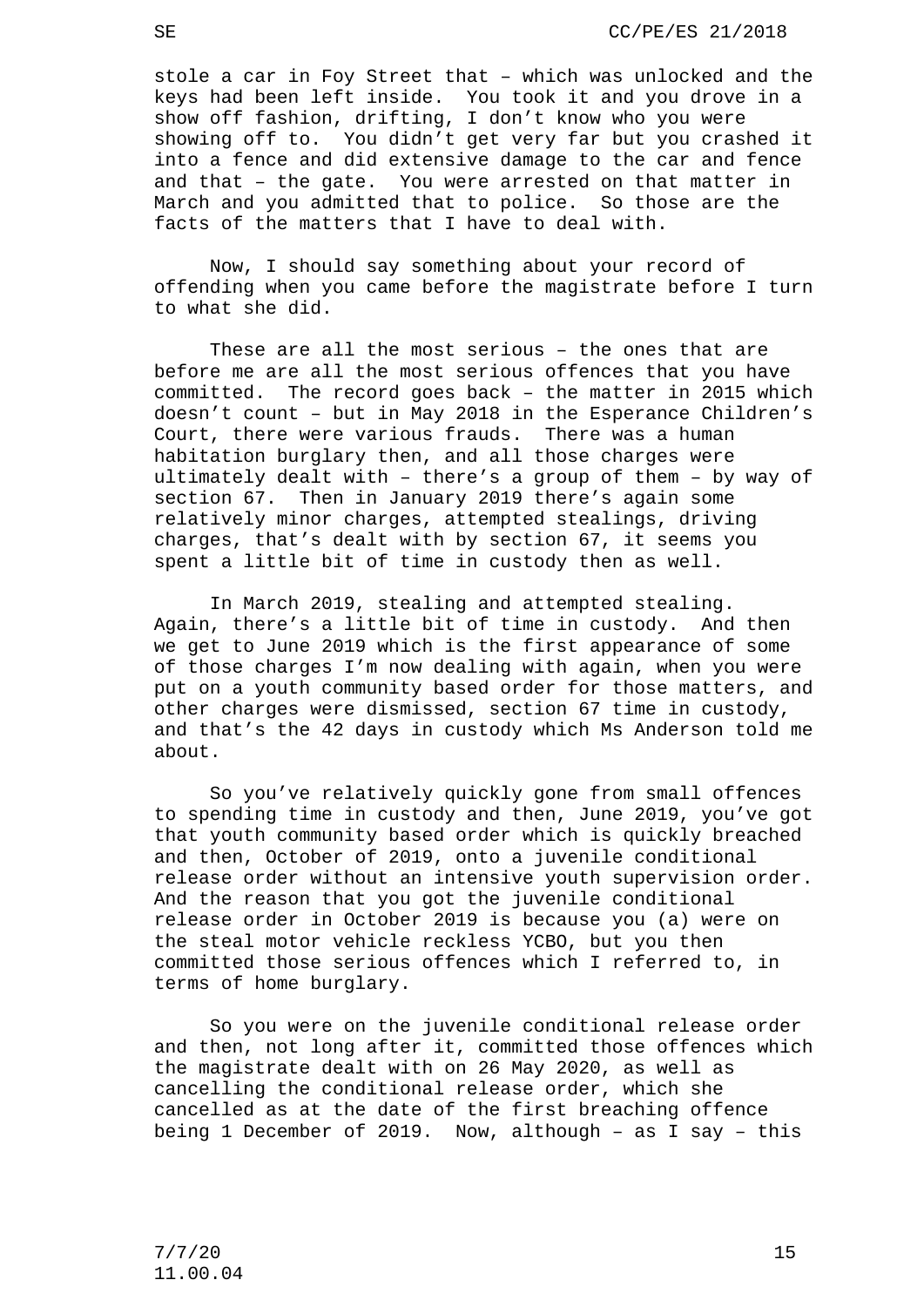is a hearing afresh I've nonetheless carefully considered the magistrate's reasons. And she spent a fair amount of time carefully going through an application which was before her then, that she find that there were special circumstances for the purposes of section 189, subsection (3), and she was asked to make a finding which would alleviate the potential impact of the repeat offender provisions and alleviate the third strike which, otherwise, was a mandatory consideration for you.

Her Honour, as I say, went through that carefully, and found that there were – no special circumstances. Now, her Honour's decision in that regard is not reviewable by me, and not reviewable through the section 40 procedure. The authority for that is DLD v Western Australia [2018] WACC 4. Her Honour, having disposed of that then, understandably, concluded that SNW was caught by the repeat offender provisions, making him liable to a sentence of – a mandatory minimum sentence of 12 months detention for each of charges ES163, ES21 and ES23.

Now, it's apparent from her Honour's reasons that she believed that the only option available to her was to impose an immediate sentence of detention and that's clear from the following portions of the transcript in her Honour's reasons. And the prosecution this morning properly concede that her Honour, in coming to the conclusion that only an immediate sentence of detention is open to her, was in error. What her Honour said at page 15 of the transcript is as follows:

Mr Napper, just before you sit down, as I understand it, really the only way I could impose a penalty other than immediate detention as required by the repeat offender provisions would be if a make a declaration pursuant to section 189, subsection (3).

Now, counsel agreed with that proposition and, certainly at least, reinforced in her Honour's mind what – as it turns out – was an error, notwithstanding that he had, himself, earlier submitted that a conditional release order was open. Then at page 25 her Honour said:

As has been conceded by Mr Napper on behalf of SNW, SNW finds himself as a repeat offender prima facie. The only way that I can avoid having to give him a term of immediate detention or imprisonment under the Criminal Code provisions is if I make an order pursuant to section 189, subsection (3) of the Young Offenders Act.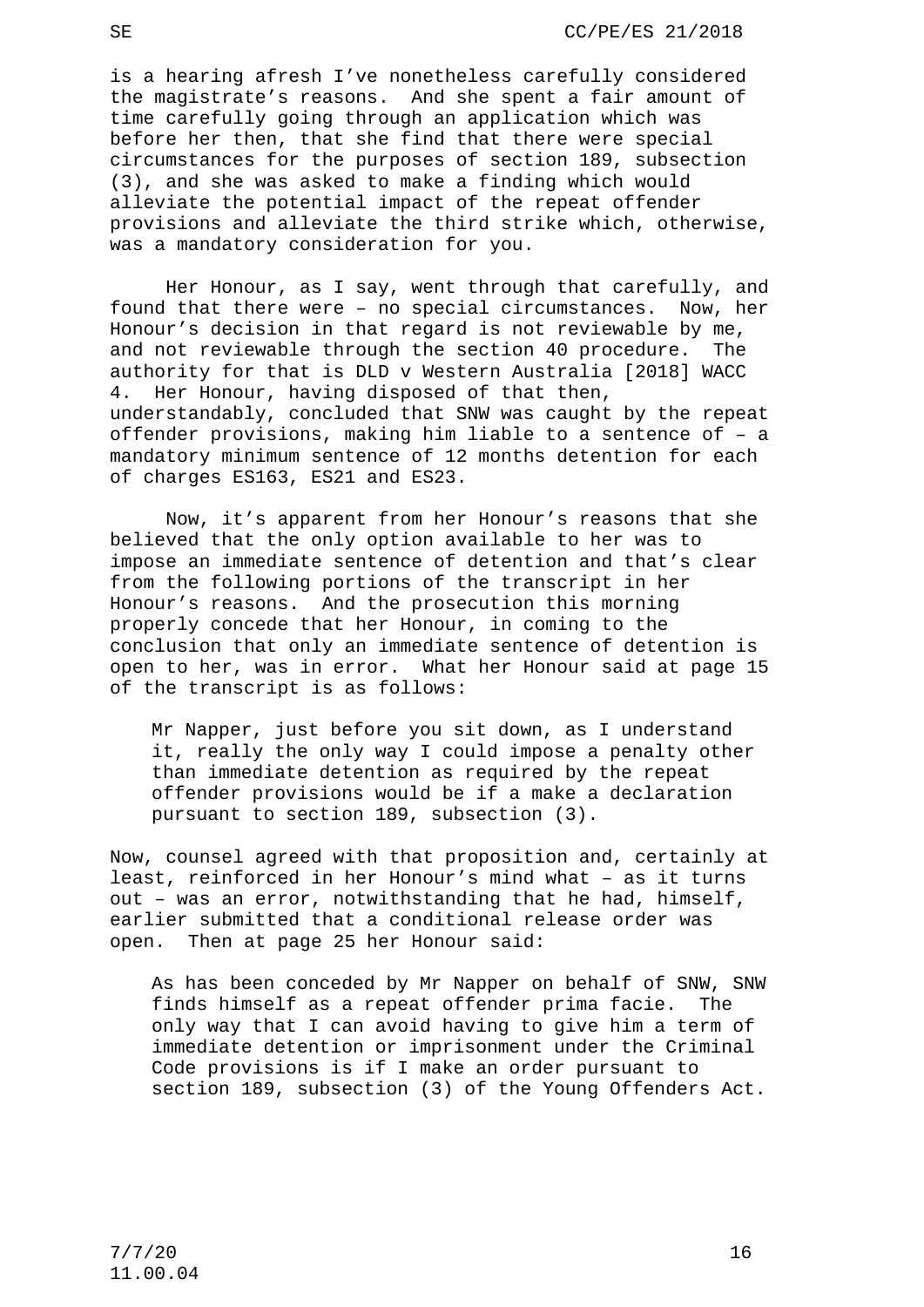Her Honour then said at page 34:

But in the end, unfortunately, you are subject to the repeat offender provisions of the Criminal Code which means that I have to give you immediate detention unless I could find that there were special circumstances. In this case, I haven't found that there are, so that's why I've given you that immediate term.

So it's clear from that, that her Honour felt that she had no alternative but to impose an immediate term of detention once she had disposed of the 189(3) application. Now, in that regard her Honour was in error. Under the Young Offenders Act a conditional release order has two components, firstly, detention and, secondly, an intensive youth supervision order. Thus a conditional release order is a sentence of detention and that's well established.

The authorities for that are WA v SLJ [2017] WACC 1, and again, DLD v WA, a decision of President Wager, [2018] WACC 4. So for the purposes of the burglary repeat offender provisions there are two possible outcomes when sentencing under the Young Offenders Act. One is to impose a conditional release order with a 12-month detention component and, secondly, to impose an immediate sentence of 12 months detention.

Now, in considering those two possible dispositions it's necessary, of course, to bear in mind the principles of juvenile justice and, perhaps the most fundamental sentencing principle of all, being that an immediate sentence of detention is a sentence of last resort. And it follows that before concluding that immediate detention is the only appropriate disposition it would be necessary to rule out a 12-month conditional release order.

The principles of juvenile justice are, of course, well settled and I bear them in mind in conducting this review. They place significant emphasis on rehabilitation. And the reasons for this priority were discussed in JTP v The State of Western Australia [2010] WASCA 191. President McLure, with whom Buss and Mazza JJ agreed, refer to WO (a child) v Western Australia (2005) 153 ACR 352 of 362 and said:

As stated in that case, underlying the emphasis on rehabilitation was the long-established understanding that the community is best protected by determined efforts to effect the rehabilitation of young offenders. Although retribution and punishment and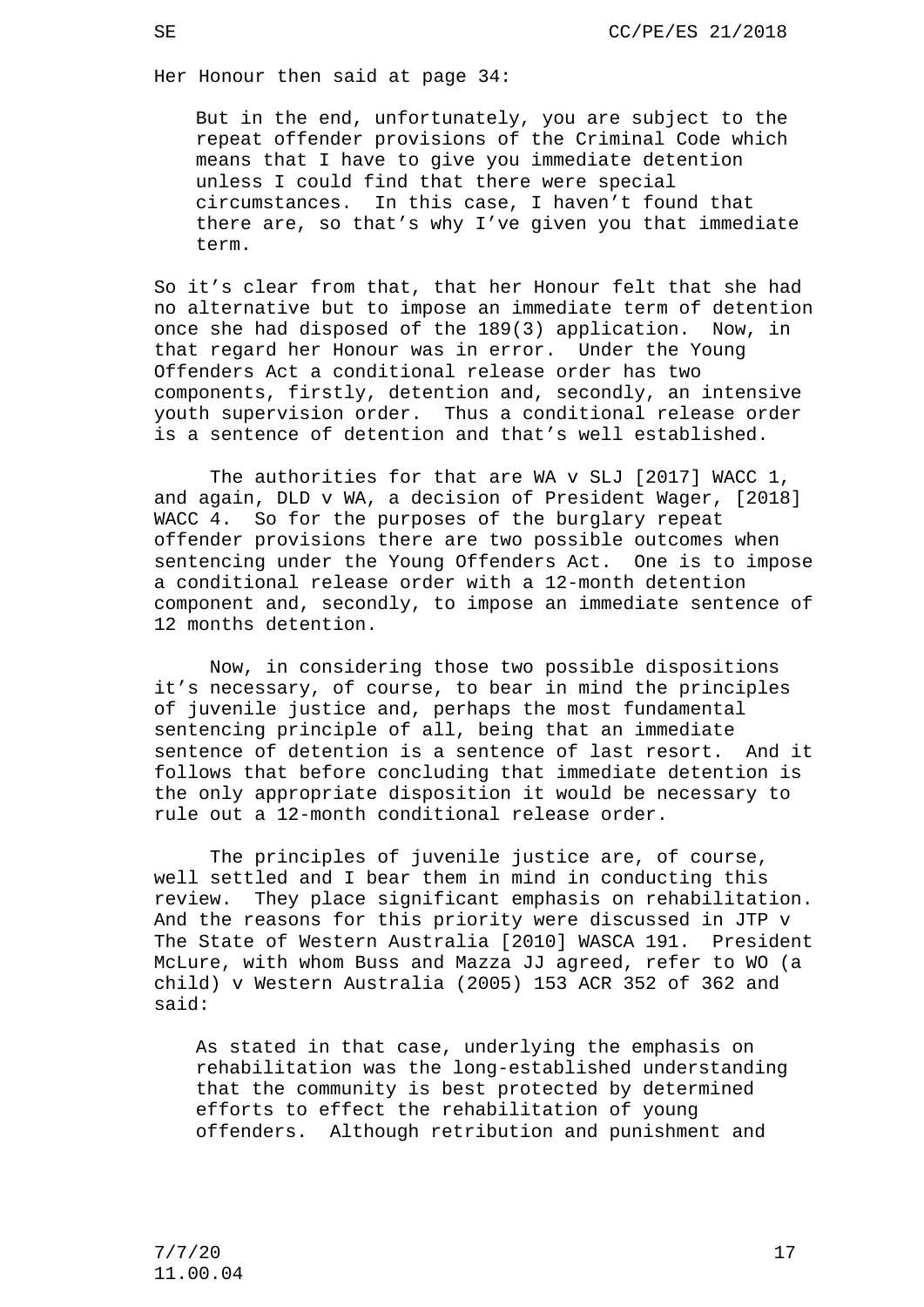general deterrence are also relevant sentencing objectives under the Act they are ordinarily given reduced weight, particularly when the offender is still a child.

In DC v The State of Western Australia [2014] WASCA 121, Justice Mazza, with whom Buss and Newnes JJ agreed, summarised a number of sentencing propositions relevant to young offenders. I won't repeat them now I will simply incorporate those at paragraph 50 of that decision. I've been through facts already, it's also necessary to look at all of the material before me now in relation to SNW's present circumstances.

I've had the benefit of those reports before the magistrate and updated reports. SNW is now 17 years and five months old, as the second of three children born in Kalgoorlie to his parents. His parents separated not long after his birth. His mother was subject to considerable domestic violence and there was a lot of drug abuse by SNW's father which impacted heavily on the family.

SNW has had very little to do with his father or his father's family – during his childhood. After the separation, SNW's mother was often homeless, lived in a refuge, and the family lived a transient lifestyle. His mother then became involved in another relationship which is still ongoing, to which she has children. And that relationship, regrettably, has also been characterised by a level of domestic violence, dysfunction, and transience and, as is described in the reports, "A chaotic home life", to which SNW was subjected.

SNW is very close to his mother and has, at times, intervened to try and protect her from his stepfather. The reports do indicate – and as Ms Heath has said this morning – that in more recent times the relationship between his mother and stepfather has improved and the environment – the home environment – is safer now than it used to be. Nonetheless, as Ms Heath says, there still needs to be a backup plan in place and that SNW is able to go and see his uncle when he doesn't feel safe at home.

He has lived in Esperance for most of his life, mostly with his mother, but he has also lived with his grandmother<br>when his mother has been unable to care for him. She died when his mother has been unable to care for him. in October of 2019 and it's clear to me that has been a significant trauma to SNW and, indeed, it coincides really with his going off the rails in terms of serious offending which now brings him before me for sentencing.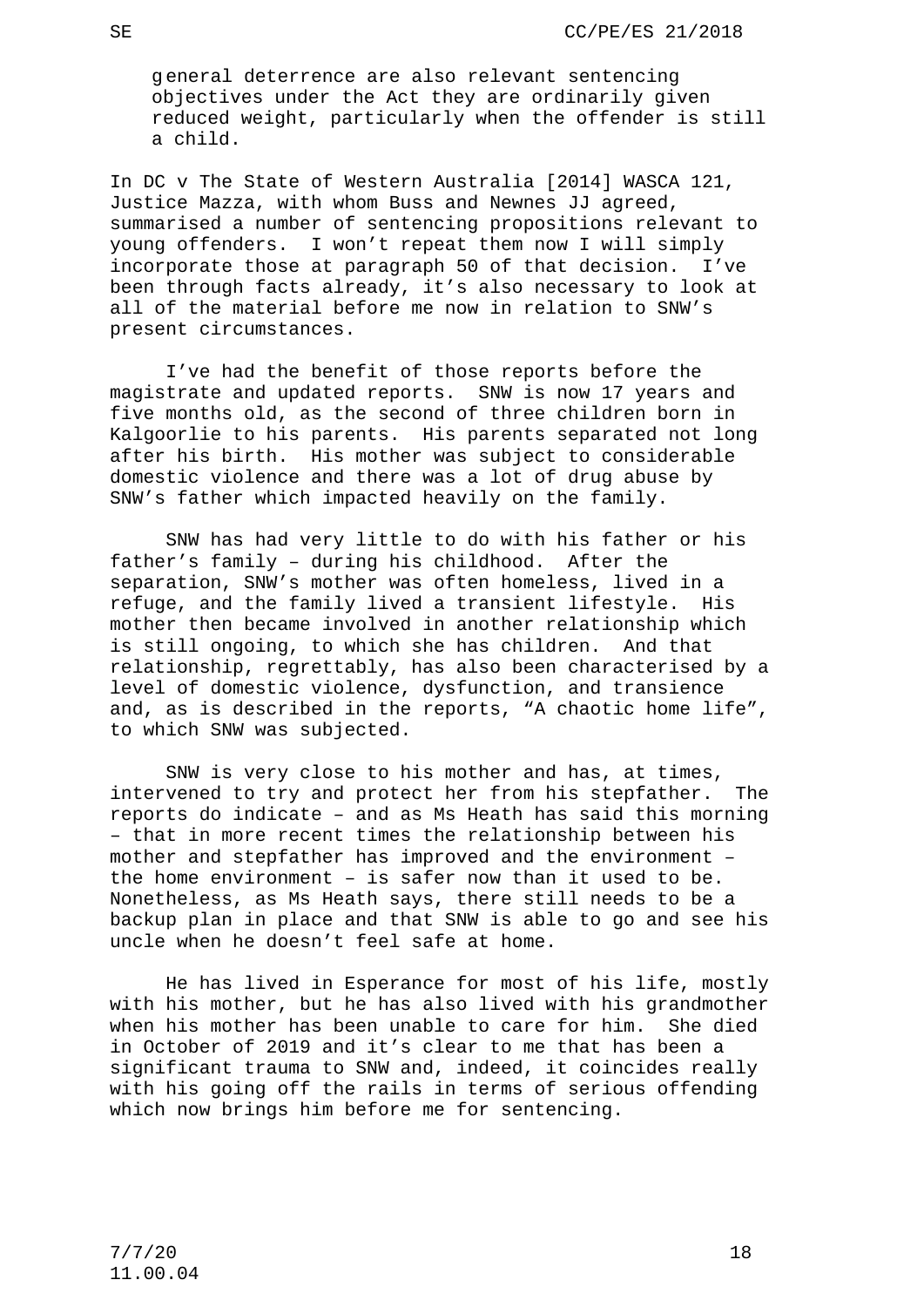SNW has been schooled to year 10 but, as Ms Heath says, he doesn't enjoy school and has difficulty, particularly with numeracy.

He was enrolled at School last year but didn't attend school in Esperance. He became depressed, from what I've read, was engaged with the child and adolescent mental health Service there, and didn't have any structure in his life and it's also during that time that he started to smoke and abuse cannabis. Now, as Ms Heath also says, the detention management report reflects that SNW is still lacking motivation.

He hasn't done well in school at Banksia but, again, that's explicable by reason of his difficulty with the numeracy and literacy which he has been asked to do. It is clear though that he does have capacity, and the teachers themselves say that and say that he is capable if he applies himself. And he has demonstrated that he has capability in other areas, specifically in relation to doing manual work with his hands.

There have been some incidents in terms of behaviour whilst he has been in detention. None of them are regarded as critical though and, have just resulted in him losing privileges whilst he has been at Banksia. He engaged in some programs while he's there which is positive, in terms of health and healthy relationships. And it's certainly not – I wouldn't go so far as to characterise the detention management report as a negative report in terms of his behaviour in custody. It just really shines through that there's a lack of motivation on SNW's part.

Now, there is a clear structured plan in place if he is to be released from detention, to go to live back with his mother whose circumstances, as I say, have improved. It's intended that he would be enrolled in a vocational program in Esperance. Now, he has had a previous stab at that program building furniture, and he didn't last very long in the program. He is also going to be subject to supervision and have a mentor, which is a necessary thing.

Now, SNW, I wanted to speak to you again, really, at this point. I don't know if you've been following what I've been saying. But there's a couple of things which I think are – which stand out to me, and I don't know if you've been thinking about them while you've been in detention, all right?

Last year was a pretty bad year for you.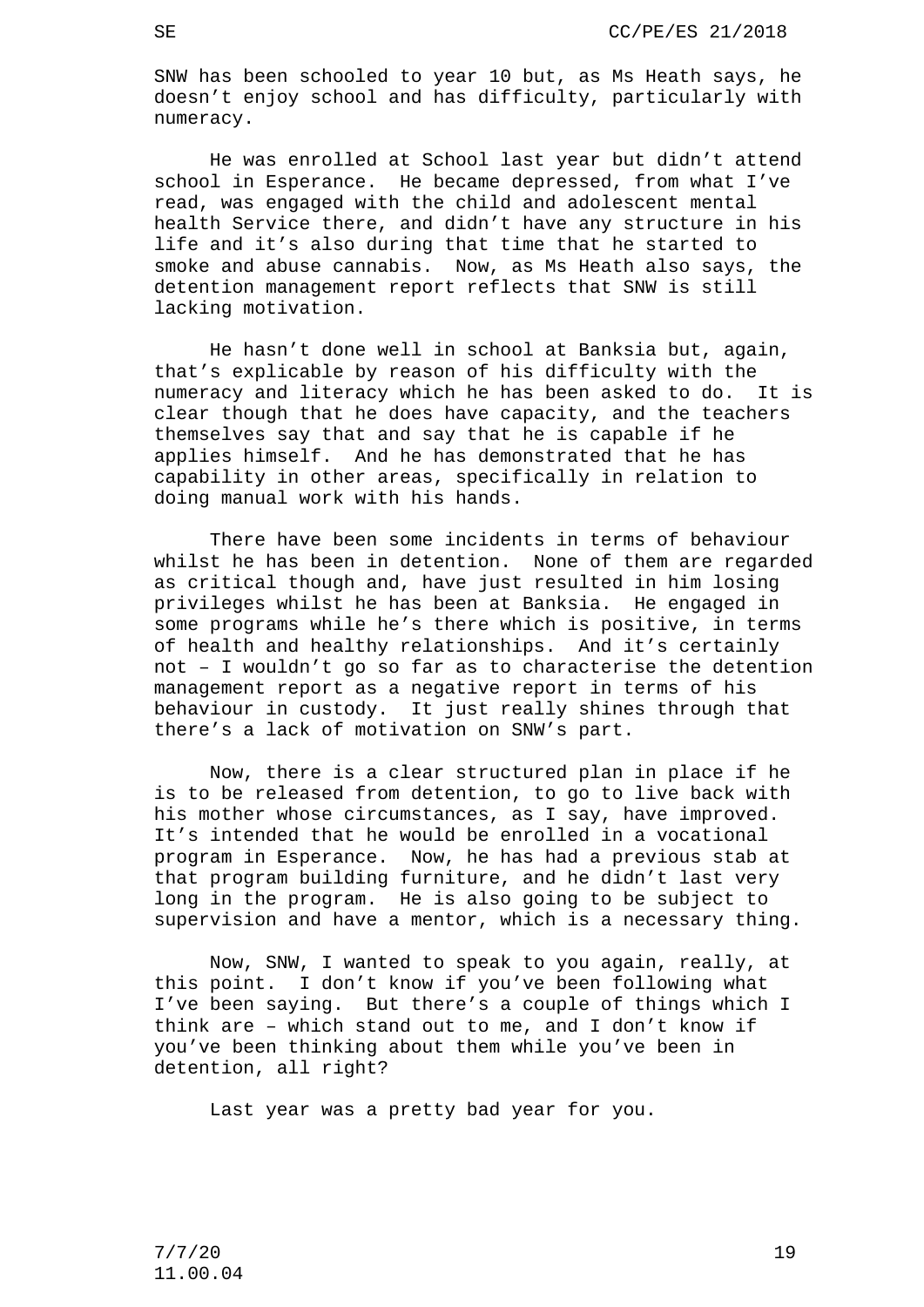You lost your grandma. And it was also the first year when no one was making you go to school. So you're just hanging around in Esperance, all right? And I know there's not a lot to do in Esperance. There's a few kids there just hanging around with each other and getting into trouble with each other. And that's really what was happening to you. Smoking some cannabis – and I've got no doubt that the death of your grandmother had a big impact on you, all right?

Now, because of all those things that were happening in your life, you weren't taking advantage of some of the things that were being offered to you like that Pallet Building program, all right? But I want you to think about something. It's what you told Ms Heath. When you did that Pallet Building program, even though they told you that you had to go and do it, you felt good when you made something, didn't you? Yes? You felt proud of yourself?

**SNW, MR:** Yes.

**HIS HONOUR:** Yes. Now, school is not for everybody, okay? I know you didn't like school. And I know that in Banksia, even though the teachers there are really good, it gives you a headache doing the maths and you don't like doing it. But there are things you can do. You can do stuff like building and furniture. And that's what makes you feel good, doesn't it?

**SNW, MR:** Yes.

**HIS HONOUR:** All right? When you're just running around with your mates in Esperance and when you're bored, you don't feel good about yourself. And that's partly why you were starting to get depressed last year. It wasn't only because of your grandma's death, I know that was probably the major thing. But when you've got no plan, you've got no idea of what you're going to do every morning when you get up, you don't feel good about yourself.

And you also start to worry about all the things that are around you, and they affect you more than they should. Like what's going on at home with your mum and your stepdad, okay? But when you're doing something positive like working, that makes you feel good. And when you feel good then you don't get into trouble. And when you feel good, you don't need to use drugs. And when you're working you haven't got time to get into trouble with other boys and go and do burglaries.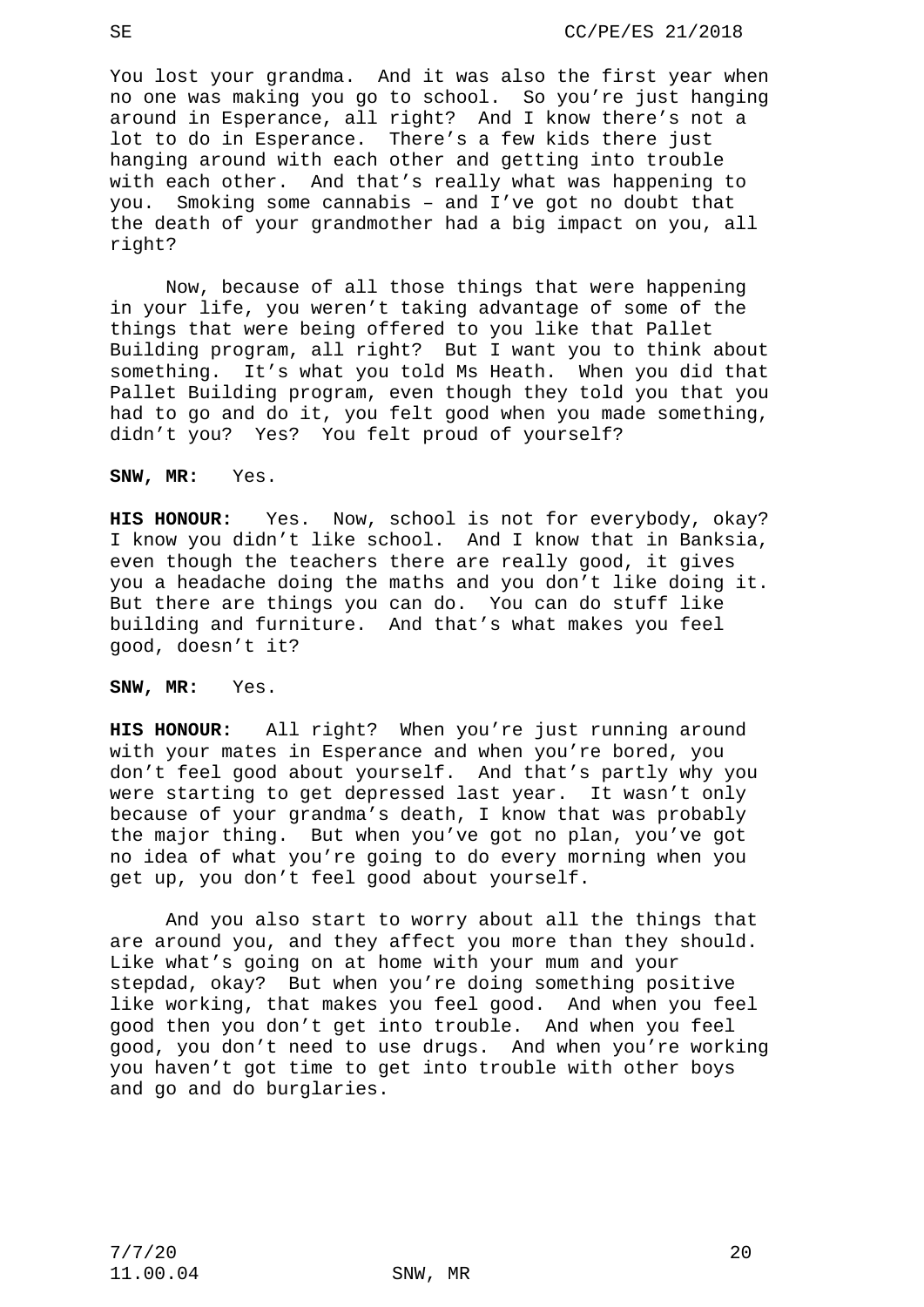So I know you don't want to go back to school and I'm not saying to you, "Go back to school". I don't think that's a good thing for you. But you do – you do got to go and do this vocational program in Esperance. And you've got to build on that. You've got to do work. You can do work. You can build stuff. Now, it doesn't matter if it's building furniture or if it's going to get a job as a builder's labourer and mixing concrete, building houses.

Going to work every day, doing physical work, that will make you feel good about yourself. And then you will have money in your pocket and you won't have to go and burgle houses to get money. All right? And you can buy your mum something nice, or your girlfriend.

**SNW, MR:** Yes.

**HIS HONOUR:** So that's what you've got to do. Do you think you can do that?

**SNW, MR:** Yes, your Honour.

**HIS HONOUR:** Because your lack of motivation is the problem. The only person who can change that is you. So I am going to give you an opportunity of a conditional release order. The most important thing in terms of you coming now before me on this re-sentencing is not the mistake the magistrate made. It was well open to her to impose a detention sentence at that time, even though she made a mistake. It is that you've now been in custody for 72 days. And this is the very last chance we have as a society to help you as a young person. Because as Ms Heath has explained to you, this really is your last chance. Because once you turn 18 the rules are completely different. Once you turn 18 the community, everybody, says, "You're an adult now. We've tried, we've given you the chances that we give children, but adults are expected to go to work and not commit offences".

And so if you commit offences you go to jail. And if you're not working, or learning how to work, you will be getting into trouble, I'm sure of it. Okay? So you're going to get this one last chance. It's going to be on all of those charges that are before me. The original conditional release order is cancelled as at the date that the magistrate said. And there's going to be a 12-month conditional release order on all of those charges, because it only needs to be one order, okay?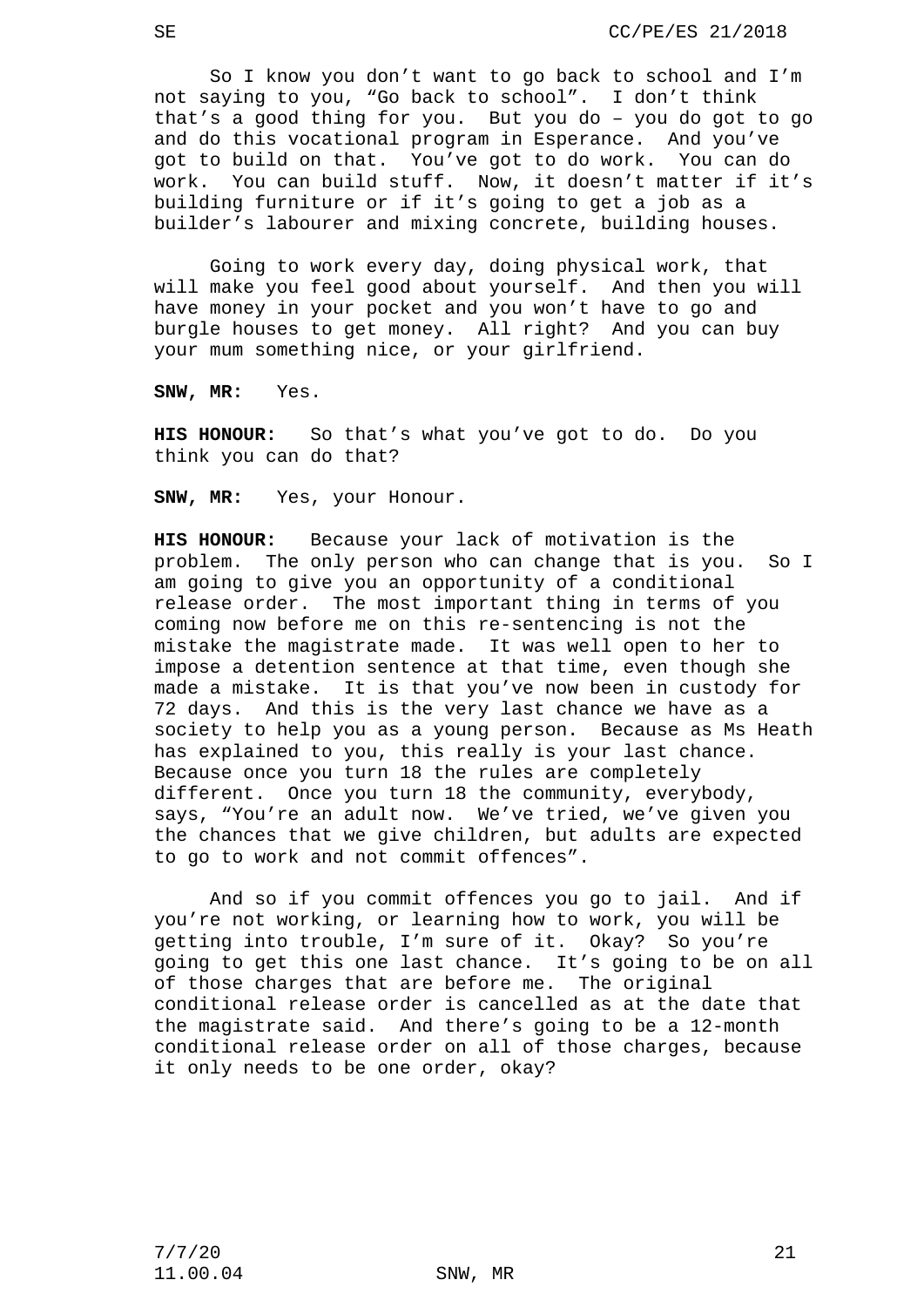I'm not going to backdate it as Ms Heath asked me to, because what I'm really taking into account is the additional time that you've done in detention, so it's going to be a 12-month conditional release order from today. And this conditional release order operates, really, like a sword hanging over your head. So you're going to get out. You're going to comply with those conditions which are in the agenda in the reports. You can go back to Esperance.

They're going to take you back down there tomorrow. You're going to do all those programs. If you don't do those programs then that will be a breach of the order and you come back for re-sentencing. If you commit any offences that will breach the order and what's going to happen?

**SNW, MR:** Go back to jail.

**HIS HONOUR:** Yes. Go back to detention.

**SNW, MR**: Banksia.

**HIS HONOUR:** Yes. And if you breach after you turn 18, what's going to happen?

**SNW, MR**: Hakea.

**HIS HONOUR:** You're going to go to Hakea, yes. And even a breach before you're 18 can still end up at Hakea when you're serving the sentence of detention that follows. So it's up to you. You can go back to Esperance and you can be unmotivated and go back to hanging out with your mates and smoking cannabis, and I guarantee you, you will end up in custody. Or you can go back to Esperance, and you can work with these people who are trying to work with you and help you, your mentor, and the program, the work program, and you can move on with your life. So it's your choice. Understand?

**SNW, MR:** Yes.

**HIS HONOUR:** All right. Any other orders that are required?

**MARKHAM, MS:** No, thank you, your Honour.

**HEATH, MS**: (indistinct) thank you - - -

**HIS HONOUR:** Nothing? Covered everything? Court will adjourn.

11.00.04 HEATH, MS